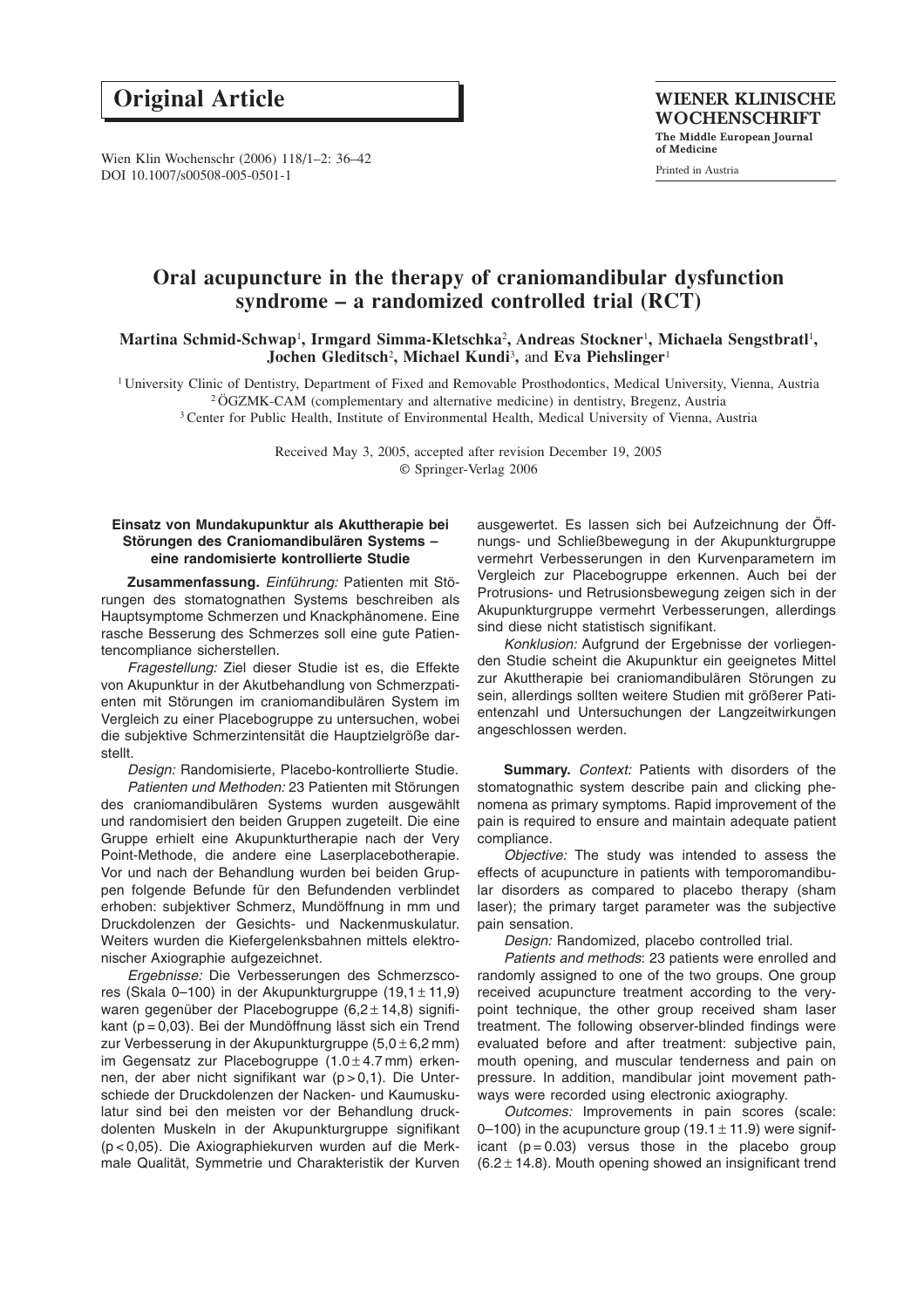towards improvement ( $p > 0.1$ ) in the acupuncture (5.0 ± 6.2 mm) versus the placebo group  $(1.0 \pm 4.7 \text{ mm})$ , differences in tenderness and pain on pressure in neck and masticatory muscles were significant ( $p < 0.05$ ) for most of the muscles having shown pretreatment tenderness/ pain. The axiographic tracings were assessed for quality, symmetry and curve characteristics. Recordings of the opening and closing movement in the acupuncture group showed an increased frequency of improvements of curve characteristics as compared to the placebo group. The acupuncture group also showed an increased frequency of improvement in protrusion and retrusion movements though no statistical significance could be obtained.

Conclusion: Based on the results of the present study, acupuncture may be recommended as acute treatment of craniomandibular disorders, but studies with larger numbers of patients as well as about long term treatment outcomes should be conducted.

**Key words:** Temporomandibular disorders, VAS facial pain rating, acupuncture, randomized controlled study, placebo.

# **Introduction**

Patients with disorders of the stomatognathic system often describe pain and clicking phenomena in the temporomandibular joints (TMJ) as primary symptoms. Other symptoms frequently reported include problems with neck and masticatory muscles, restricted range of jaw motion, parafunction, headache and tinnitus [1, 2]. Psychological factors – in particular (failure of) coping with stress – also play a major role [3, 4].

Pain in the craniomandibular system may originate in the jaw musculature, in the temporomandibular joint or in both though muscular causes appear to predominate [4, 5]. Use of splint therapy as well as physiotherapy have proven effective in treating this type of pain [6–11].

Pain frequently radiates into the jaws or the ears; thus, patients sometimes only attend an outpatient unit for dysfunction after having consulted various specialists. It is especially in such cases that rapid improvement of the complaints (in particular, relief of pain and improvement of a potential restriction of mouth opening) is required to ensure and maintain adequate patient compliance. Rapid treatment is also critical for avoiding a potential chronification of pain [12, 13].

Over recent decades the use of complementary and alternative medicine has become increasingly popular in western industrial societies [14]. In a study evaluating anthroposophic vs. conventional therapy of acute respiratory and ear infections 70% consulted an anthroposophic physician [15]. However, there are few randomized/controlled clinical trials evaluating these alternative methods [16]. Patients with osteoarthritic problems showed improvements under acupuncture treatment or pulsed magnetic field therapy [17, 18].

Acupuncture has been used in Chinese medicine for over 3000 years. It involves inserting needles into socalled acupuncture points. Today, this technique has been further developed (electroacupuncture, laser acupuncture). Treatment of pain certainly is one of the primary indications of acupuncture. Though controversial reports and discussions of the effects of acupuncture in patients with temporomandibular disorders can be found in literature, its positive effects have been confirmed in most of the cases [19–28].

The very-point technique has been described by Gleditsch [29–33]. It involves dabbing the needle very gently across the area of the acupuncture point so that slight contact stimuli are evoked. If the very point is hit, the patient experiences an electrifying sensation (dechi) which is signaled by mimics, and in many cases also verbally; the needle is then inserted at exactly this point. The appropriate area or zone is located by diagnostic palpation.

The study was intended to evaluate the effects of acupuncture with the very-point technique in the acute treatment of pain in patients with disorders of the craniomandibular system as compared with a placebo therapy.

# **Patients and methods**

# *Patients*

Between Nov 2001 and June 2003 female patients with TMJ pain and tenderness on pressure of the craniomandibular musculature were offered to participate in the study. Exclusion criteria: Patients with crepitation noises suggesting arthrotic changes and pretreated patients. Twenty-six female patients with disorders of the craniomandibular system attending the Outpatient Unit for Dysfunction at the University Clinic of Dentistry were enrolled. Three patients did not appear at the arranged date and were excluded (Fig. 1). Prior to randomization of the patient, the patient's general medical and dental history was obtained. Subjective pain was assessed using a visual analog scale (VAS). In addition, neurological status (trigger points cranial nerve V, ocular motor function and sensitivity cranial nerve VII), muscle status, clicking phenomena, dental class and mouth opening (interincisal distance) in mm were evaluated.

# *Randomization*

A randomization list applying blocks of 10 was prepared. For each list entry the respective treatment (acupuncture or placebo) was written on a card and put into an opaque envelope numbered consecutively and sealed. After enrollment of a patient the envelope was opened and the respective therapy assigned.

# *Therapy*

Patients were blinded for treatment. Before randomization they were told that therapy might be a sham treatment. The patients were randomized into one of 2 groups: group 1 (acupuncture group) received treatment by needle acupuncture, group 2 (placebo group) received a placebo treatment with sham laser acupuncture. For the needle acupuncture, the painful points were selected from the following points by very-point method after palpation: Intraoral: Maxilla retromolar, Mandible retromolar, Maxilla – vestibulum and Mandible – vestibulum; extraoral: large intestine 4, small intestine 2 and 3 (hand), ear and sternum. The intraoral points were infiltrated with insulin syringes 0.33 mm (BD® microfine 1 ml) with 0.5 ml procaine (Röwo®), while the extraoral points were punctured with acupuncture needles (Seirin® B-type needle No 3 or No 8). The needles remained in situ for about 20 minutes.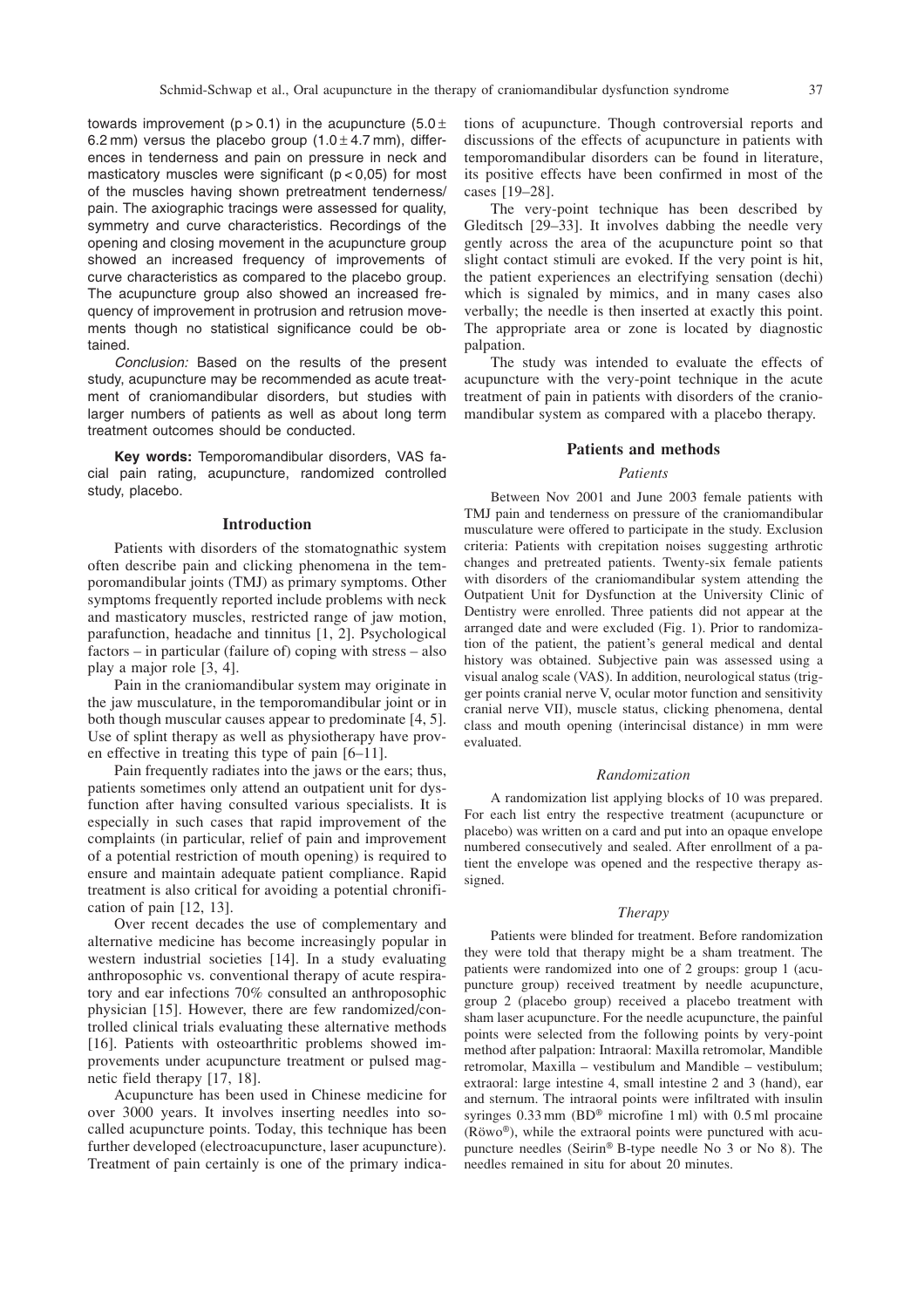

**Fig. 1.** Trial profile

In the placebo group, therapist and patients had to wear protective goggles and the laserlight was demonstrated before placebo treatment. After palpation the laser (Minilaser 2000 Helbo®) was placed on various randomly selected points (small intestine 2 and 3, ear and Maxilla and Mandible retromolar) without contact and without being activated. The patient was encouraged to count the time (15s) when the laser was in place and had no possibility to see the "treated points". This sham treatment was also maintained for 20 minutes.

Both, acupuncture and placebo treatment was performed at the University Clinic of Dentistry, Vienna by a doctor of dentistry and otolaryngology specialized in pain therapy (J.G.).

#### *Outcome measures*

The assessments before and after therapy was done by a dentist specialized in diagnostics of craniomandibular dysfunction syndrome (M.S-S, E.P, A.S, M.S). Personnel doing the assessment was blinded for treatment. Before and after treatment the following findings were evaluated for the patients in both groups: subjective pain using a visual analog scale (VAS) with the endpoints "no pain" and "worst pain imaginable" (Scale: 0–100), mouth opening in mm (interincisal distance) and muscle status. For the latter, the muscle was palpated bilaterally by the examiner and the patient indicated whether the pressure was stronger or more unpleasant on one side, whether he/she felt pain and whether the pressure caused the same kind of pain the patient also felt usually ("destruction pain"). The values obtained were entered into a table [lateral difference  $+(1)$ , tenderness/pain on pressure  $++(2)$ , and spontaneous destruction pain +++(3)].

In addition, electronic axiography (Gamma®) was performed. A conventional double face-bow system is attached to the patient. The mandibular bow is used for transmitting hinge axe movements of the mandible to the upper face-bow. The upper bow carries sagitally mounted flags, that are used in the electronic registration of hinge axis movement. This permits the recording of hinge axis translation for all mandibular kinetics in two dimensions. In case of asymmetrical movement, the recording styli deviate corresponding to the individual lateral shift of the mandible. Opening and closing movement, protrusion and retrusion as well as lateral movements to both sides were recorded. Measurements of these parameters were obtained in observer-blinded fashion. The axiographic curves were evaluated for quality (good, moderate, poor), symmetry (good, moderate, poor) and curve characteristics (cranially concave, cranially convex, linear). Unchanged persistence of the characteristics or deterioration post therapy were evaluated as "not improved". A curve was considered as "improved", if several criteria showed an improvement or at least one criterion was improved and the remaining criteria were unchanged.

# *Statistical evaluation*

The primary target parameter was the subjective pain sensation (VAS), secondary target parameters included maximum mouth opening and characteristics, symmetry and quality of axiographic pathways and muscle pain on palpation. Acupuncture and sham treated groups were compared by Mann-Whitney U tests. Differences between groups in axiographic findings were tested by one-sided Fisher's exact probability test. A p-value below 0.05 was considered significant, a p-value below 0.1 as statistical tendency. No correction for multiple testing was applied.

### **Results**

The 23 female patients evaluated were between 17 and 68 years of age, with an average age of  $35 \pm 14$ (17–59) years in the acupuncture group (11 patients) and  $40 \pm 14$  (23–68) years in the placebo group (12 patients). The age difference between the two groups was not statistically significant.

Evaluation of the average pain score in the visual analog scale showed a significantly higher reduction of subjective pain in the acupuncture group as compared to the placebo group although neither the pretreatment nor the post-treatment values were statistically different (Table 1).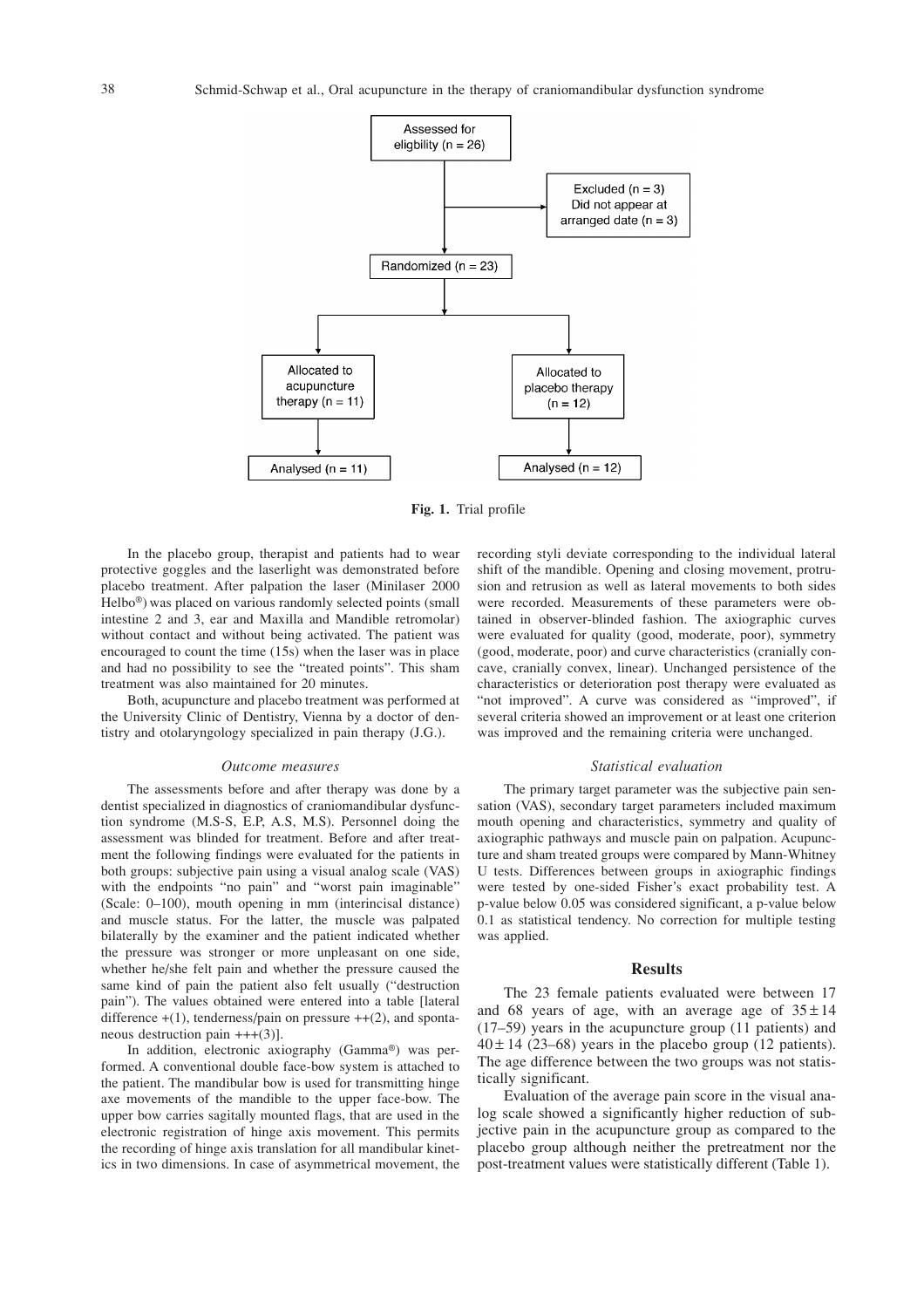|                                 | Acupuncture<br>group mean $\pm$ s.d | Acupuncture<br>group $Md$ $(QR)$ | Placebo group<br>mean $\pm$ s.d | Placebo group<br>$Md$ (QR) | p-value |  |  |
|---------------------------------|-------------------------------------|----------------------------------|---------------------------------|----------------------------|---------|--|--|
| VAS before therapy              | $44.0 \pm 23.3$                     | 40 (34)                          | $34.1 \pm 22.7$                 | 35 (32)                    | 0.231   |  |  |
| VAS after therapy               | $24.9 \pm 22.2$                     | 16(36)                           | $27.8 \pm 16.2$                 | 30(29)                     | 0.751   |  |  |
| VAS Improvement<br>before/after | $19.1 \pm 11.9$                     | 17(10)                           | $6.2 \pm 14.8$                  | 6 (12)                     | 0.033   |  |  |
| MO before therapy               | $40.4 \pm 9.6$                      | 40(13)                           | $36.2 \pm 11.7$                 | 33(14)                     | 0.316   |  |  |
| MO after therapy                | $45.4 \pm 7.6$                      | 45 (12)                          | $37.2 \pm 12.1$                 | (9)<br>37                  | 0.091   |  |  |
| MO Improvement<br>before/after  | $5.0 \pm 6.2$                       | $\overline{4}$<br>(6)            | $1.0 \pm 4.7$                   | (3)                        | 0.114   |  |  |

**Table 1.** Mean values and standard deviations, medians and quartile ranges of pain sensation on the visual analog scale (VAS, scale 0–100) and of mouth opening (MO) in mm before and after therapy in the acupuncture and placebo group. P-values from Mann-Whitney U-tests

For mouth opening a tendency towards an improvement in the acupuncture groups was seen (Table 1). In the acupuncture group, none of the patients showed a deterioration of the interincisal distance, while mouth opening after placebo therapy was reduced in two patients. Considering only those patients with restricted mouth opening prior to therapy, the difference between the two groups reached statistical significance  $(p = 0.037)$ .

Evaluation of muscle status shows a non-significant difference between the two groups for the M. infrahyoideus, a trend towards a difference for the M. temporalis anterior and posterior and for the M. omohyoideus; for all other muscles exhibiting tenderness on pressure before treatment a significant difference between the improvement in the acupuncture as compared to the placebo group was found (Table 2). In the acupuncture group all muscles showed improvement after therapy, in the placebo group six muscles showed increased tendenderness on pressure after placebo treatment.

The recordings of opening and closing movements by axiography showed an increased frequency of improvements in curve characteristics in the acupuncture (8 curves improved, 2 curves not improved) versus the placebo group (4 curves improved, 6 not improved). Fisher's exact p test showed a tendency  $(p=0.0849)$ . Protrusion and retrusion movements also showed an increased frequency of improvements in the acupuncture group (6 cases with improvement versus 4 cases with improvement in the placebo group), but without reaching statistical significance  $(p = 0.3281)$ .

There were no complications or adverse reactions during the treatment in both groups.

**Table 2.** Evaluation of muscular pressure points before and after therapy in the acupuncture and placebo group. The values listed represent means and standard deviations of the combined four point score for the left and right side. Determination of significance of the difference between acupuncture and placebo group with regard to improvements of tenderness on pressure was done using the Mann-Whitney U-test

|                             | Acupuncture<br>before therapy | Acupuncture<br>after therapy | Placebo before<br>therapy | Placebo after<br>therapy | Significance<br>$(p=)$ |
|-----------------------------|-------------------------------|------------------------------|---------------------------|--------------------------|------------------------|
| Shoulder and neck muscles   | $1.64 \pm 0.67$               | $0.73 \pm 0.65$              | $0.92 \pm 1.00$           | $0.88 \pm 0.93$          | 0.000503               |
| Atlanto-occipital joints    | $0.73 \pm 0.85$               | $0.18 \pm 0.40$              | $0.42 \pm 0.93$           | $0.54 \pm 0.86$          | 0.031839               |
| M. temp. pars anterior      | $0.41 \pm 0.80$               | $\theta$                     | $0.33 \pm 0.62$           | $0.33 \pm 0.62$          | 0.058325               |
| M. temp. pars intermed.     | $0.32 \pm 0.64$               | $\Omega$                     | $0.08 \pm 0.19$           | $\Omega$                 | 0.441868               |
| M. temp. pars posterior     | $0.36 \pm 0.64$               | $0.18 \pm 0.60$              | $0.25 \pm 0.58$           | $0.25 \pm 0.58$          | 0.058325               |
| M. mass. pars superior      | $1.81 \pm 0.51$               | $0.68 \pm 0.68$              | $0.96 \pm 0.86$           | $0.96 \pm 0.96$          | 0.003077               |
| M. mass. pars profunda      | $2.05 \pm 0.52$               | $0.32 \pm 0.51$              | $1.08 \pm 0.90$           | $0.92 \pm 1.02$          | 0.000120               |
| M. pteryg. lat.             | $1.91 \pm 1.04$               | $1.23 \pm 0.93$              | $1.21 \pm 0.99$           | $1.17 \pm 0.96$          | 0.037692               |
| M. pteryg. med.             | $2.18 \pm 0.40$               | $0.77 \pm 0.82$              | $1.58 \pm 0.85$           | $1.50 \pm 0.71$          | 0.002356               |
| M. mylohyoideus             | $0.41 \pm 0.74$               | $0.09 \pm 0.30$              | $0.13 \pm 0.31$           | $0.08 \pm 0.29$          | 0.430197               |
| M. digastricus              | $1.2 \pm 0.90$                | $0.55 \pm 0.85$              | $0.83 \pm 1.03$           | $1.17 \pm 1.11$          | 0.005593               |
| M. suprahyoideus            | 0                             | 0                            | $\theta$                  | $0.04 \pm 0.14$          | 1.0                    |
| M. infrahyoideus            | $0.18 \pm 0.60$               | $0.09 \pm 0.30$              | $0.17 \pm 0.58$           | $\Omega$                 | 0.949771               |
| M. sterno-cleido-mastoideus | $0.95 \pm 0.88$               | $0.05 \pm 0.15$              | $0.42 \pm 0.70$           | $0.54 \pm 0.81$          | 0.009150               |
| M. omohyoideus              | $0.45 \pm 0.72$               | $0.09 \pm 0.30$              | $0.33 \pm 0.78$           | $0.50 \pm 0.80$          | 0.066343               |
| TMJ lat. pole static        | $1.36 \pm 0.98$               | $0.45 \pm 0.42$              | $0.75 \pm 0.69$           | $0.67 \pm 0.62$          | 0.002356               |
| TMJ lat. pole with rotation | $1.86 \pm 0.90$               | $0.55 \pm 0.47$              | $0.88 \pm 0.91$           | $0.79 \pm 0.72$          | 0.001225               |
| Retral joint space          | $1.91 \pm 1.09$               | $0.77 \pm 0.85$              | $0.79 \pm 0.92$           | $0.75 \pm 0.94$          | 0.000479               |
| Lig. temporo-mandibulare    | $1.36 \pm 1.05$               | $0.23 \pm 0.34$              | $0.42 \pm 0.76$           | $0.63 \pm 0.80$          | 0.001341               |
|                             |                               |                              |                           |                          |                        |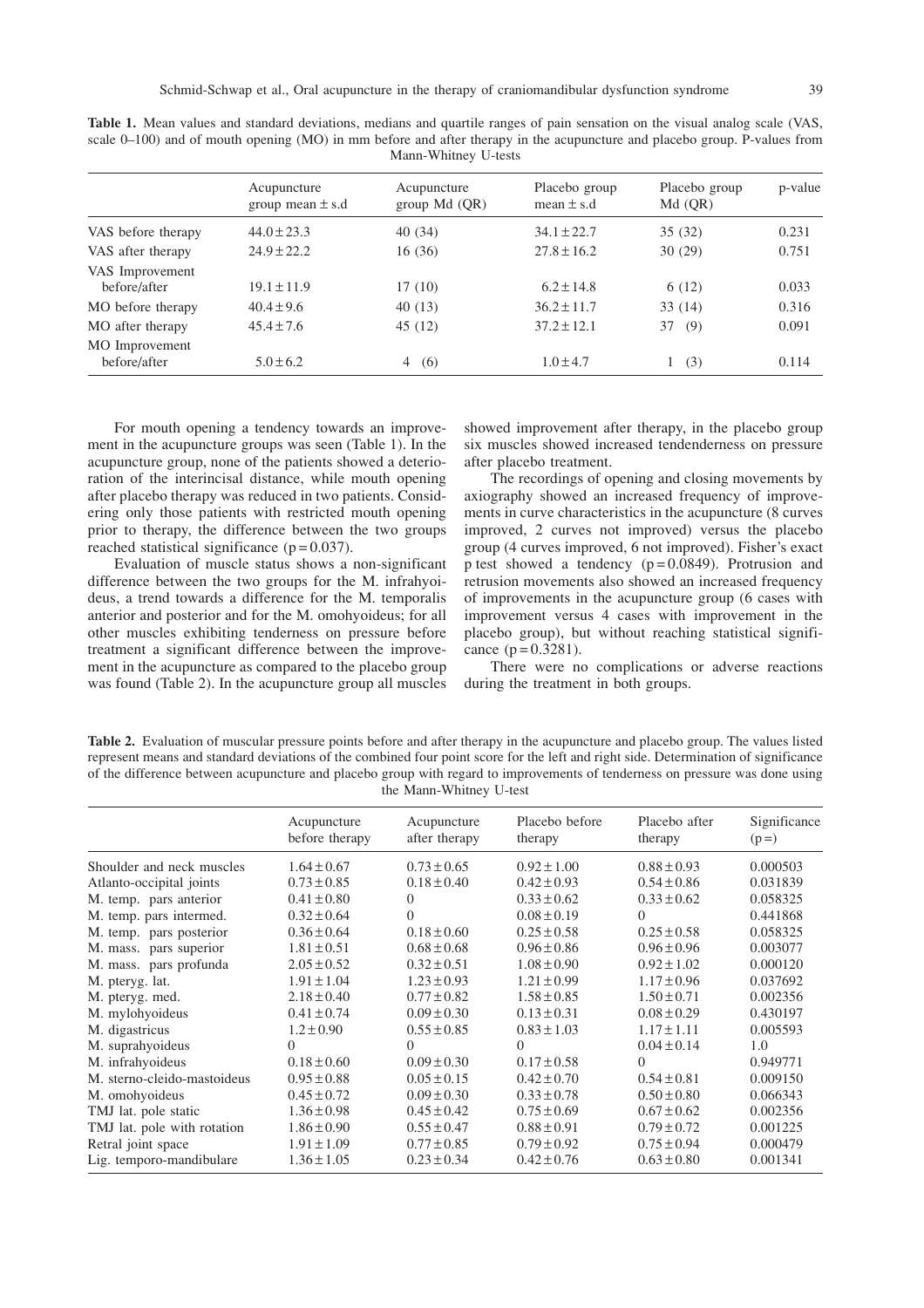# **Discussion**

In both groups pain score and mouth opening improved, but the improvements in the acupuncture group were more pronounced (significant for VAS) than in the placebo group. Differences in muscle tenderness were significant in most of the tested muscles.

Craniomandibular dysfunction syndrome is frequently encountered in clinical practice of orofacial dentistry. According to Diedrichs und Bockholt, it ranks third in frequency among orofacial disorders [34]. Predominance of female gender among patients with craniomandibular problems is a well-known phenomenon with some authors describing a percentage of more than 80% [35, 36]. In this study only female patients were enrolled. Average age of 35–40 years is close to the results of other authors [24, 36].

The primary objective of this study was to assess the effect of acupuncture as acute therapy for patients with disorders of the craniomandibular system in a randomized controlled trial. Pain being frequently accompanied by a restriction of mouth opening is associated with an impairment of the quality of life. We used a visual analog scale to assess the subjective pain sensation of the patient. The scale utilizes various color indexes for the patient's assessment and numerical values (1–100) for the physician. This will avoid a conscious change or recollection of the numerical value by the patient in repeated measurements [6, 24]. The improvement of pain after acupuncture treatment correlates with the findings of other investigations [20, 21, 24, 25].

While assessment of pain on a visual analog scale represents a purely subjective parameter and the assessment of pain/tenderness of musculature on pressure also relates to a subjective experience of the patient, mouth opening and axiographic curves are objective parameters [37, 38].

Improvement of mouth opening showed overall an insignificantly higher improvement after acupuncture; however, in patients with restricted mouth opening prior to treatment significance was obtained, which is of particular clinical significance regarding the taking of impressions for a splint therapy.

Imaging of the pathways of the temporomandibular joint using electronic axiography is well suitable as part of a more detailed diagnostic evaluation of the temporomandibular joint [39, 40]. It are especially electronic recordings that allow for excellent assessment of the quality, but also of the characteristics of the curve shape. For the evaluation of quality jaggedness and congruence of excursion and incursion pathway are assessed. Pain and muscular problems may result in vacillation of the curve [41]. The curve characteristics may include curves being cranially concave, cranially convex or linear with a cranially concave one representing the normal characteristics. For the assessment of symmetry, curves of the left and those of the right side are compared [41].

As a notable result of this study the opening and closing movements showed a tendency towards an improvement in the acupuncture group, while no statistical significance was seen for the improvements of protrusion and retrusion movements. This may be due to the fact that opening and closing movements primarily take place in the lower joint space and therefore are mainly musclecontrolled, while protrusion and retrusion movements mainly take place in the upper joint space and are therefore determined to a larger extent by joint morphology.

Several reports in literature have confirmed the effectiveness of acupuncture in the treatment of patients with temporomandibular joint disorders [20, 22, 24, 42, 43]. Some reports compared the effectiveness of acupuncture therapy with that of other established therapies [24, 42], while others evaluated its effectiveness in comparison with a placebo group [23]. When using needle acupuncture in non-acupuncture points as placebo therapy, the differences between acupuncture and placebo group are not significant [18]. In our study, a sham laser acupuncture was used as placebo treatment. This type of placebo acupuncture has also been recommended by other authors [44, 45]. Placebo needle acupuncture may already induce effects by mechanical stimulation [19] which may be avoided with sham laser acupuncture. Nevertheless, slight improvements for all muscles were also seen in the placebo group. This could be explained by the palpatory examination of musculature since acupressure has also been shown to be effective for the treatment of pain in the craniomandibular system [46]. The effects of the intraoral acupuncture with application of local anesthetics may be comparable to trigger point reactions. In contrast to trigger point injections only small amount of anesthetics were applied (0,5 ml) and it is very important to find the exact point using the very point method [29–33].

In the present study, statistically significant improvements for the acupuncture group versus the placebo group were seen for the parameters of subjective pain and tenderness/pain on palpation for most muscles examined. The objective parameters of mouth opening, quality, characteristics and symmetry of the axiographic curves for opening and closure movements showed a statistical tendency towards improvement, while improvements for protrusion and retrusion curves were without statistical significance. A shortcoming of the present investigation were the somewhat higher pain scores and the higher intensity of pain on muscle palpation in the acupuncture group prior to therapy. Part of the difference in improvements observed between acupuncture and placebo group may be due to these differences in initial values. However, mouth opening was initially slightly better in the acupuncture group and axiographic findings were about equal and still these endpoints indicated similar improvements.

# **Conclusion**

Based on the results of the present study, which evaluated only the immediate effects of acupuncture therapy on pain, jaw movements and muscle tenderness, acupuncture may be recommended as acute treatment of craniomandibular disorders, but studies with higher numbers of patients are needed to investigate long term treatment outcomes.

# **Acknowledgement**

This study has been approved by the Ethics Committee of the Medical School of the University of Vienna and the General Hospital of the City of Vienna (No.: 427/2001).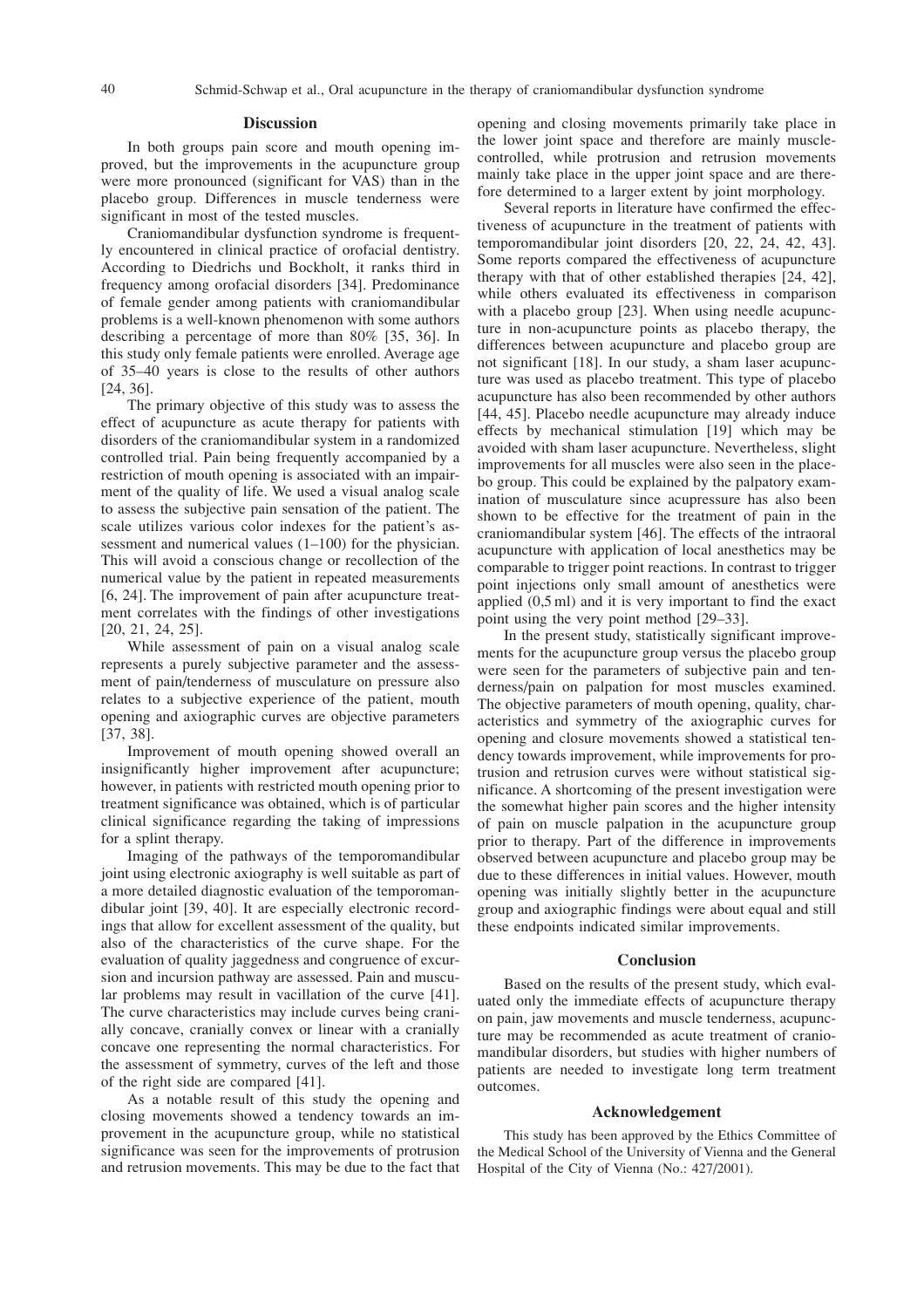# **Reference**

- 1. Costen JB (1934) A syndrome of ear and sinus symptoms dependant upon disturbed function of the temporomandibular joint. Ann Otol Rhinol Laryngol 43: 1–15
- 2. McNeill C (ed) (1993) Temporomandibular disorders. Guidelines for classification, assessment and management, 2nd edn. The Academy of Orofacial Pain, Quintessence, London
- 3. Gsellmann B, Schmid-Schwap M, Piehslinger E, Slavicek G (1995) Anamnestic findings in patients with temporomandibular joint disease. J Gnathol 14: 41–46
- 4. Rauhala K, Oikarinen KS, Raustia AM (1999) Role of temporomandibular disorders (TMD) in facial pain: occlusion, muscle and TMJ pain. Cranio 17: 254–261
- 5. Gillespie BR (1990) Assessment and treatment of TMJ muscles, fascia, ligaments and associated structures. Cranio 8: 51–54
- 6. Eckberg EC, Vallon D, Nilner M (1998) Occlusal appliance therapy in patients with temporomandibular disorders. A double-blind controlled study in a short-term perspective. Acta Odontol Scand 56: 122–128
- 7. Williamson EH, Rosenzweig BJ (1998) The treatment of temporomandibular disorders through repositioning splint therapy: a follow-up study. Cranio 16: 222–225
- 8. Forssell H, Kalso E, Koskela P, Vehmanen R, Puukka P, Alanen P (1999) Occlusal treatments in temporomandibular disorders: a qualitative systematic review of randomized controlled trials. Pain 83: 549–560
- 9. Gaudet EL Jr, Brown DT (2000) Temporomandibular disorder treatment outcomes: first report of a large-scale prospective clinical study. Cranio 18: 9–22
- 10. Nicolakis P, Erdogmus B, Kopf A, Nicolakis M, Piehslinger E, Fialka-Moser V (2002) Effectiveness of exercise therapy in patients with myofascial pain dysfunction syndrome. J Oral Rehab 29: 362–368
- 11. Wahlund K, List T, Larsson B (2003) Treatment of temporomandibular disorders among adolescents: a comparison between occlusal appliance, relaxion training, and brief information. Acta Odontol Scand 61: 203–211
- 12. Frick E, Seidl O (2005) Zur Psychosomatik des chronischen orofazialen Schmerzsyndroms. Psychother Psychosom Med Psychol 55: 191–199
- 13. Komarahadi FL, Baumeister H, Maurischat C, Härter M (2005) Verteilung von Schmerzparametern bei chronischen Schmerzpatienten im Vergleich zur Allgemeinbevölkerung. Schmerz 5: Epub ahead of print
- 14. Willich SN (2005) Effectiveness of complementary and alternative medicine-call for a "black box" research agenda. Wien Klin Wochenschr 117: 239–240
- 15. Hamre HJ, Fischer M, Heger M, Riley D, Haidvogel M, Baars E, Bristol E, Evans M, Schwarz R, Keine H (2005) Anthroposophic vs. conventional therapy of acute respiratory and ear infections: a prospective outcomes study. Wien Klin Wochenschr 117: 256–269
- 16. Ernst E (2004) Anthroposophical medicine: a systematic review of randomized clinical trials. Wien Klin Wochenschr 116: 128–130
- 17. Witt C, Brinkhaus B, Jena S, Linde K, Streng A, Wagenpfeil S, Hummelsberger J, Wather HU, Melchart D, Willich SN (2005) Acupuncture in patients with osteoarthritis of the knee: a randomized trial. Lancet 366: 136– 143
- 18. Nicolakis P, Kollmitzer J, Crevenna R, Bittner C, Erdogmus CB, Nicolakis J (2002) Pulsed magnetic field therapy

for osteoarthritis of the knee – a double-blind sham-controlled trial. Wien Klin Wochenschr 114: 678–684

- 19. Goddard G, Karibe H, Mc Neill C, Villafuerte E (2002) Acupuncture and sham acupuncture reduce muscle pain in myofascial pain patients. J Orofac Pain 16: 71–76
- 20. Lu DP, Lu GP, Kleinmann L (2001) Acupuncture and clinical hypnosis for facial and head neck pain: a single crossover comparison. Am J Clin Hypn 44: 141–148
- 21. Rosted P (2001) Practical recommendations for the use of acupuncture in the treatment of temporomandibular disorders based on the outcome of published controlled studies. Oral Dis 7: 109–115
- 22. Rosted P (1998) The use of acupuncture in dentistry: a review of the scientific validity of published papers. Oral Dis 4: 100–104
- 23. Mc Millan AS, Nolan A, Kelly PJ (1997) The efficacy of dry needling and procaine in the treatment of myofascial pain in the jaw muscles. J Orofac Pain 11: 307–314
- 24. List T, Helkimo M, Andersson S, Carlsson GE (1992) Acupuncture and occlusal splint therapy in the treatment of craniomandibular disorders. Part I. A comparative study. Swed Dent J 16: 125–141
- 25. Johansson A, Wenneberg B, Wagersten C, Haraldson T (1991) Acupuncture of facial muscular pain. Acta Odontol Scand 49: 153–158
- 26. Raustia AM, Pohjola RT (1986) Acupuncture compared with stomatognathic treatment for TMJ dysfunction. Part III: Effect of treatment on mobility. J Prosthet Dent 56: 616–623
- 27. Raustia AM, Pohjola RT, Virtanen KK (1986) Acupuncture compared with stomatognathic treatment for TMJ dysfunction. Part II: Components of the dysfunction index. J Prosthet Dent 55: 372–376
- 28. Raustia AM, Pohjola RT (1985) Acupuncture compared with stomatognathic treatment for TMJ dysfunction. Part I: a randomized study*.* J Prosthet Dent 54: 581–585
- 29. Gleditsch JM (1999) Akupunktur in der HNO-Heilkunde, vol 2. Hippokrates, Stuttgart
- 30. Gleditsch JM (1994) Mundakupunktur ein Schlüssel zum Verständnis regulativer Funktionssysteme, Vol 4. WBV Biolog.-Med. Verlagsgesellschaft, Schorndorf
- 31. Gleditsch JM (1988) Differenzierte Schmerztherapie aufgrund der Akupunktur-Systematik. Akupunktur – Theor und Prax 16: 71
- 32. Gleditsch J (1985) Trigger-Punkt-Therapie bei funktionellen und entzündlichen Erkrankungen im Zahn-, Mund-, Kiefer-Bereich. Zahnarzt 28: 863–869
- 33. Gleditsch JM (1980) Punktversuche und Ermittlung von Reaktionsebenen mit Hilfe der Very-Point-Technik. Akupunktur – Theor und Prax 8: 58–61
- 34. Diedrichs G, Bockholt R (1990) Funktionsstörungen des Kausystems. Eine retrospektive Studie an 1778 Patienten der Westdeutschen Kieferklinik. ZWR 2: 96–101
- 35. Wilkes C (1989) Internal derangements of the temporomandibular joint pathological variations. Arch Otolaryngol Head Neck Surg 115: 469–477
- 36. Ozawa S, Tanne K (1997) Diagnostic accuracy of sagittal condylar movement patterns for identifying internal derangement of the temporomandibular joint. J Orofac Pain 11: 222–231
- 37. Piehslinger E, Celar AG, Celar RM, Slavicek R (1991) Computerized axiography: principles and methods. Cranio 9: 344–355
- 38. Slavicek R (1988) Clinical and instrumental functional analysis for diagnosis and treatment planning. Part 7 computer-aided axiography. JCO 22: 776–787